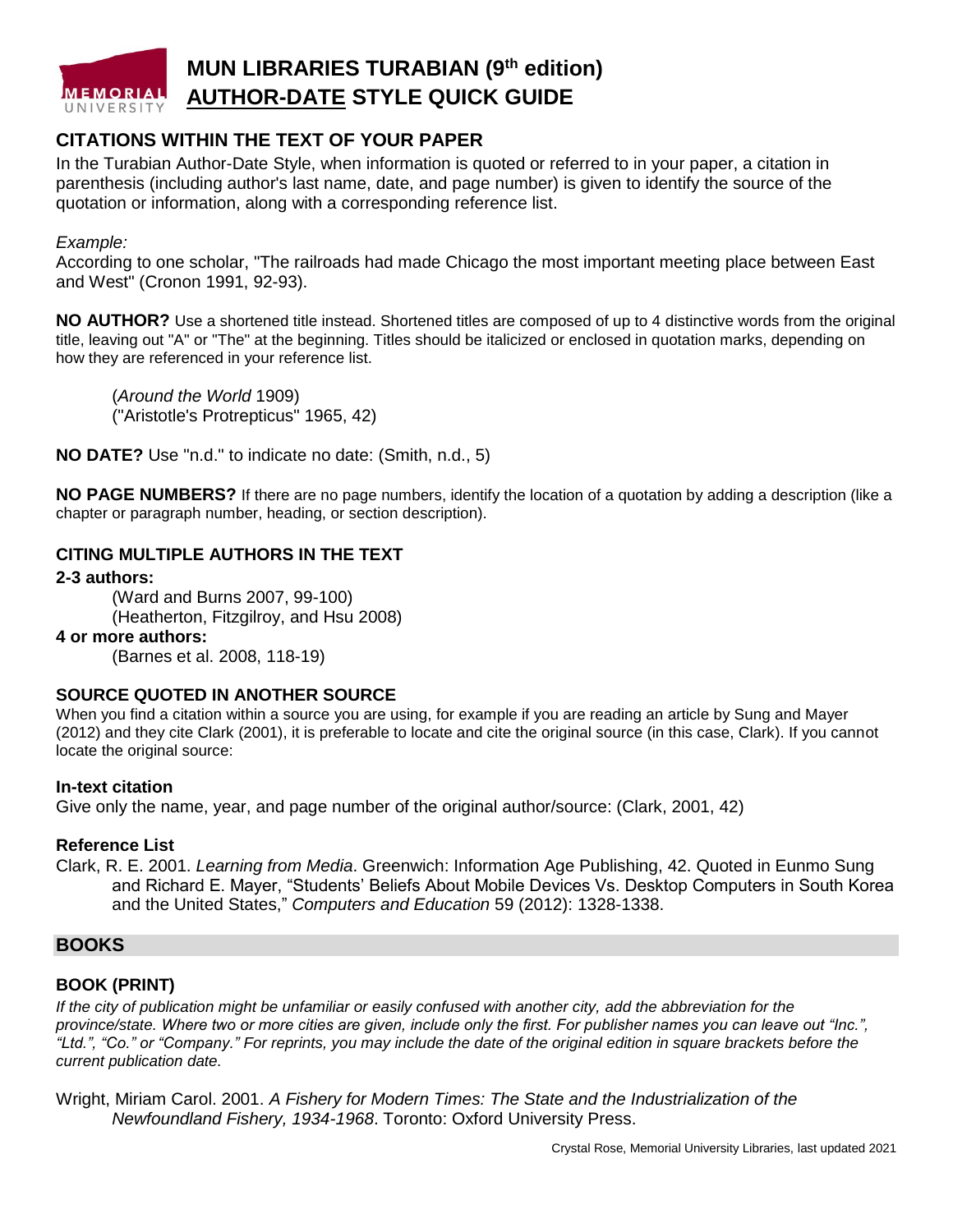# **BOOK, MULTIPLE AUTHORS (PRINT)**

*In the reference list include all authors' names, no matter how many. (But in your in-text citation for more than 3 authors, list the first author followed by "et al.")*

Katona, Steven K., Valerie Rough, and David T. Richardson. 1993. *A Field Guide to the Whales, Porpoises, and Seals from Cape Cod to Newfoundland*. 4th ed. Washington: Smithsonian Institution Press.

# **E-BOOK (DOWNLOADED)**

*If you downloaded it to your device or ebook reader, indicate the format (e.g. iBooks, Kindle, Kobo, Adobe Digital Editions PDF, etc.).*

Austen, Jane. [1813] 2007. *Pride and Prejudice*. New York: Penguin Classic. Kobo.

# **E-BOOK (LIBRARY DATABASE)**

*If you accessed it through the library, give the DOI or "Digital Object Identifier" (preferred) or the name of the database (e.g Proquest Ebook Central, EBSCOHost, SpringerLink, Sage, etc.).*

Hubbard, Jennifer Mary. 2006. *A Science on the Scales: The Rise of Canadian Atlantic Fisheries Biology, 1898-1939*. Toronto: University of Toronto Press. https://doi.org/10.3138/9781442670464.

# **E-BOOK (INTERNET)**

*Give the DOI or "Digital Object Identifier" (preferred) or the URL.*

Austen, Jane. 1918. *Pride and Prejudice*. New York: Charles Schribner's Sons. http://books.google.ca/books/ about/Pride\_and\_Prejudice.html?id=s1gVAAAAYAAJ.

# **EDITED BOOK (EDITOR INSTEAD OF AN AUTHOR)**

*Add the abbreviation "ed." (or "eds." for multiple editors).*

Robinson, Francis, ed. 1996. *Cambridge Illustrated History of the Islamic World*. Cambridge: Cambridge University Press.

## **EDITED BOOK (EDITOR IN ADDITION TO AN AUTHOR)**

*When editors' names follow the title, use "Edited by."*

Bonnefoy, Yves. 1996. *New and Selected Poems*. Edited by John Naughton and Anthony Rudolf. Cambridge: Cambridge University Press.

## **ARTICLE/CHAPTER IN AN EDITED BOOK**

Vietmeyer, Noel. 1992. "Forgotten Roots of the Incas." In *Chilies to Chocolate: Food the Americas Gave the World*, edited by Nelson Foster and Linda S. Cordell, 95-117. Tucson: University of Arizona Press.

# **EDITION OF A BOOK (OTHER THAN THE FIRST):**

Daniels, Roger. 2002. *Coming to America: A History of Immigration and Ethnicity in American Life*. 2nd ed. New York: Harper Perennial.

# **ARTICLES**

# **JOURNAL ARTICLE (PRINT)**

*Include all authors' names.* Cox, Gordon. 1977. "A Newfoundland Christmas Caroling Tradition." *Folk Music Journal* 3, no. 3: 242-60.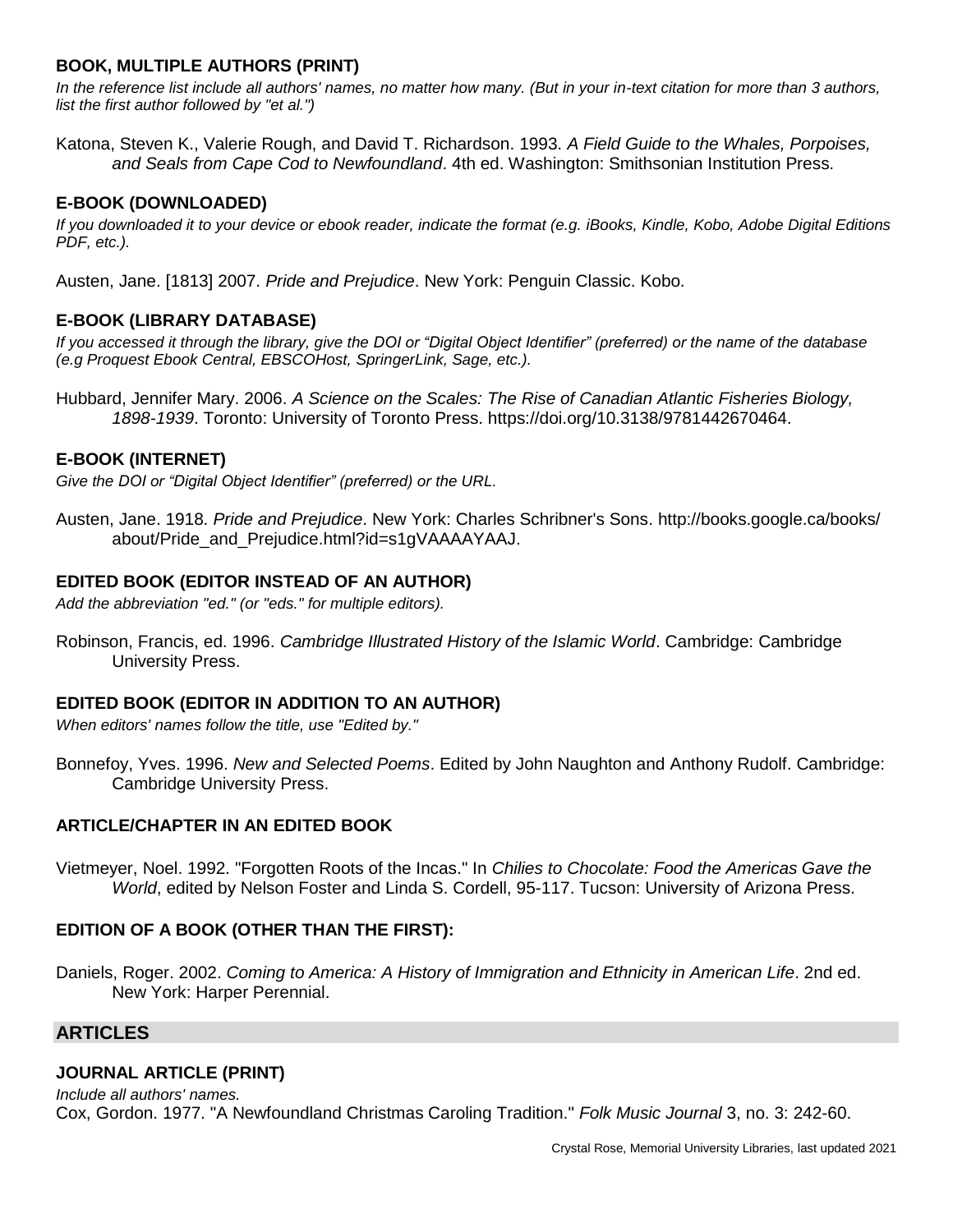# **JOURNAL ARTICLE, MULTIPLE AUTHORS (PRINT)**

*In the reference list include all authors' names, no matter how many. (But in your in-text citation for more than 3 authors, list the first author followed by "et al.")*

Hawkins, Ben, Justin Crowe, Clayton Jones, Rita Sue Dreifuss, and Apollonia Bojakshiya. 2005. "The Road to Damascus." *Carnivale* 2, no. 13 (July): 1-24.

# **JOURNAL ARTICLE (LIBRARY DATABASE)**

*If you accessed it through the library, give the DOI or "Digital Object Identifier" (preferred) or the name of the database (e.g. Historical Abstracts, Academic Search Complete, JSTOR, Art Index, etc.).*

Pepin, Pierre, Eugene Colbourne, and Gary Maillet. 2011. "Seasonal Patterns in Zooplankton Community Structure on the Newfoundland and Labrador Shelf." *Progress in Oceanography* 91, no. 3: 273-285. http://dx.doi.org/10.1016/j.pocean.2011.01.003.

## **JOURNAL ARTICLE (INTERNET)**

*Give the DOI or "Digital Object Identifier" (preferred) or the URL.* McLeod, Kembrew. 2009. "Crashing the Spectacle: A Forgotten History of Digital Sampling, Infringement, Copyright Liberation and the End of Recorded Music." *Culture Machine* 10: 114-30.

http://www.culturemachine.net/index.php/cm/article/view/349/351.

## **MAGAZINE ARTICLE (PRINT)**

*Cite magazines by date only, even if they have a volume/issue number. Don't include the page number range of magazine articles in your reference list.*

Smith, Jane. 1996. "There is No Resisting the Borg Queen." *Maclean's*, December 2, 1996.

## **MAGAZINE ARTICLE (ONLINE)**

*If you accessed it through the library, give the DOI or "Digital Object Identifier" (preferred) or the name of the database (e.g. Academic Search Complete, ProQuest Central, etc.). If you accessed it on the internet, include the URL.*

Moher, Frank. 2010. "Son of the Rock." *Backofthebook.ca: Canada's Online Magazine,* October 11, 2010. http://backofthebook.ca/2008/10/11/son-of-the-rock/331/.

## **NEWSPAPER ARTICLE, NO AUTHOR (PRINT)**

*Do not include page numbers for newspapers in the reference list or in-text citations. If there is no author, use the name of the newspaper in place of the author.* 

*Globe and Mail*. 1995. "Cadbury Targets Russia." May 22, 1995.

### **NEWSPAPER ARTICLE (ONLINE)**

*If you accessed it through the library, give the DOI or "Digital Object Identifier" (preferred) or the name of the database (e.g. Factiva, Academic Search Complete, ProQuest Central, etc.). If you accessed it on the internet, include the URL. Do not include page numbers for newspapers. If there is no author, use the name of the newspaper in place of the author.* 

Hoekstra, Dave. 2005. "Restoring a Legacy." *Chicago Sun-Times,* December 19, 2005. http://www.suntimes.com/output/hurricane/cst-ftr-nola19.html.

# **WEBSITES, SOCIAL MEDIA & BLOGS**

# **WEB PAGE**

*Include as much of the following information as you can. Leave out Owner/Sponsor if it is the same as the website title.* **Author. Year of publication or revision. "Title of the Page/Document." Title of Website, Owner/Sponsor of Website, Month day, year of publication or revision. URL.**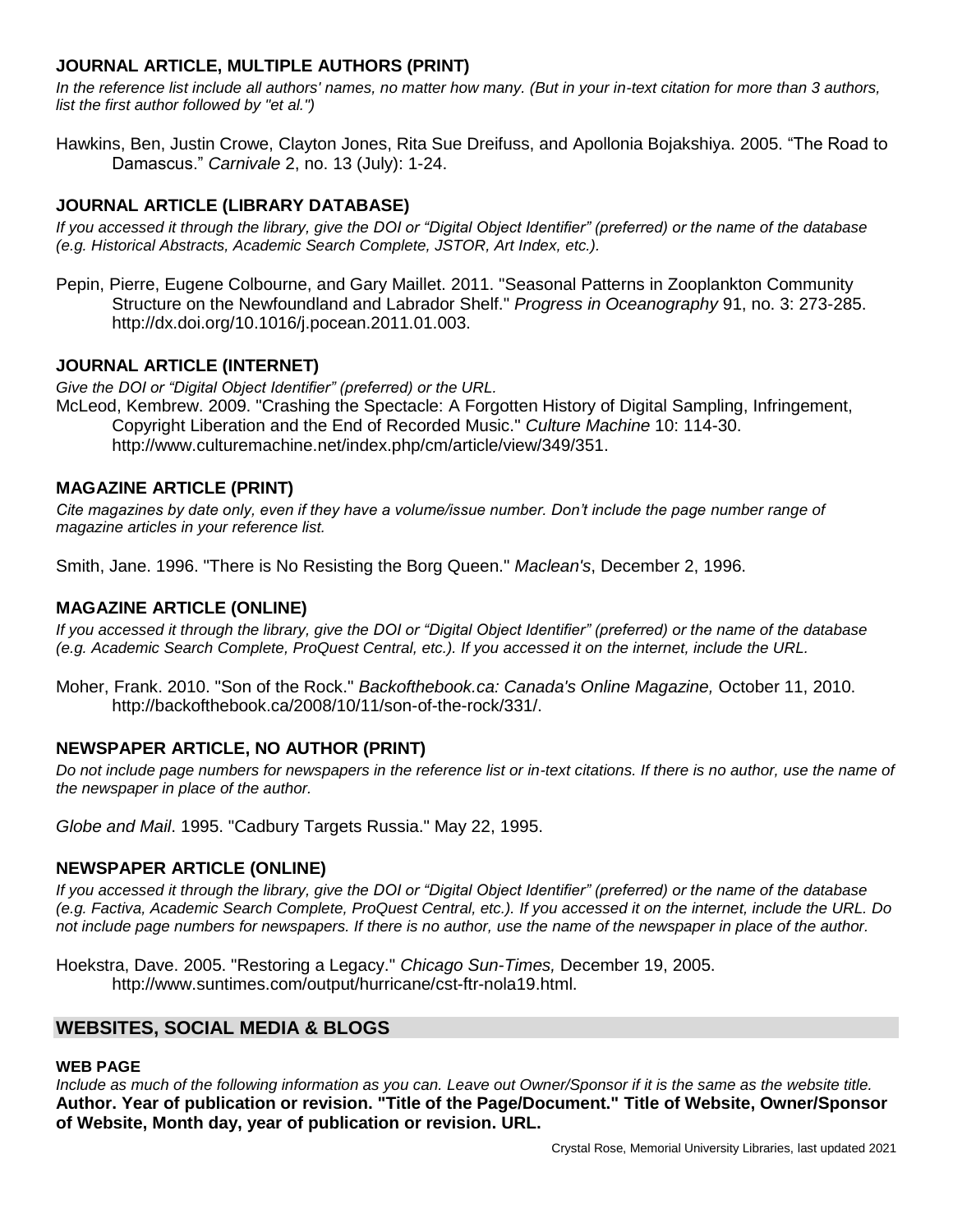- Provincial Information and Library Resources Board. 2014. "Annual Report 2013-14." Newfoundland and Labrador Public Libraries, August 5, 2014. http://www.nlpl.ca/component/phocadownload/category/6 reports-plans.html?download=411:annual-report-2013-14.
- Janzen, Olaf U. 2014. "Beothuk and Mi'kmaq." Grenfell Campus, Memorial University of Newfoundland. Last modified January 13, 2014. http://www2.swgc.mun.ca/nfld\_history/nfld\_history\_beothuk.htm.

## **NO AUTHOR?**

*The web page should be listed under the title of the website or name of its owner/sponsor.*

The Rooms*.* 2010. "The Newfoundland Regiment and the Great War: The Trail of the Caribou." http://www.therooms.ca/regiment/part2\_trail\_of\_the\_caribou.asp.

## **NO DATE?**

*If no date of publication, last revision or modification is given, use the abbreviation "n.d." for "no date" and include the date you accessed it. Do not use the date of access in your in-text citation.*

Kaufield, Kathy, and Alain Bosse. n.d. "Atlantic Lobster Food Service Guide," Canadian Lobster*,* Lobster Council of Canada. Accessed March 11, 2020. https://lobstercouncilcanada.ca/wp-content/uploads/ /2017/03/ Atlantic\_ Lobster\_Guide\_P12\_compressed.pdf.

### **SOCIAL MEDIA POST**

*Retain a copy of the social media content cited, in case your cited post gets deleted. Social Media citations can normally be limited to an in-text citation. A URL can be included after the date (optional). Unless it is critical to your argument or frequently cited, social media posts are* not *included in the Reference List. See pp. 262-264 for examples if needed.*

#### **In-text Citation:**

Local news organization VOCM's Question of the Day on Twitter was "With provincial vaccination rates nearing 80 percent, are you comfortable and ready to head back into the workplace?" (@VOCMNEWS, September 14, 2021).

## **YOUTUBE VIDEO**

#### **In-text Citation:**

BBC Ideas' YouTube video, "The Quiet Power of Introverts" (2020) explains how dopamine and acetylcholine affect the brain differently.

### **BLOG POST**

*Blog posts are cited similar to online magazine and newspaper articles. The word blog may be added in parenthesis after the blog title.*

Katsari, Constantina. 2015. "Ancient Artifacts from the Erotic Museum in Paris." *Love of History* (blog), February 9, 2015. http://loveofhistory.com/ancient-artifacts-from-the-erotic-museum-in-paris/.

## **OTHER**

## **CLASS LECTURE, SPEECH, OR ACADEMIC TALK**

Put the lecture title, if known, in quotation marks after the speaker's name. If the lecture is untitled, place the course name *in square brackets.*

Bodner, John. 2008. [Folklore and Popular Culture]. Lecture, Grenfell Campus, Memorial University of Newfoundland, Corner Brook, NL, February 15, 2008.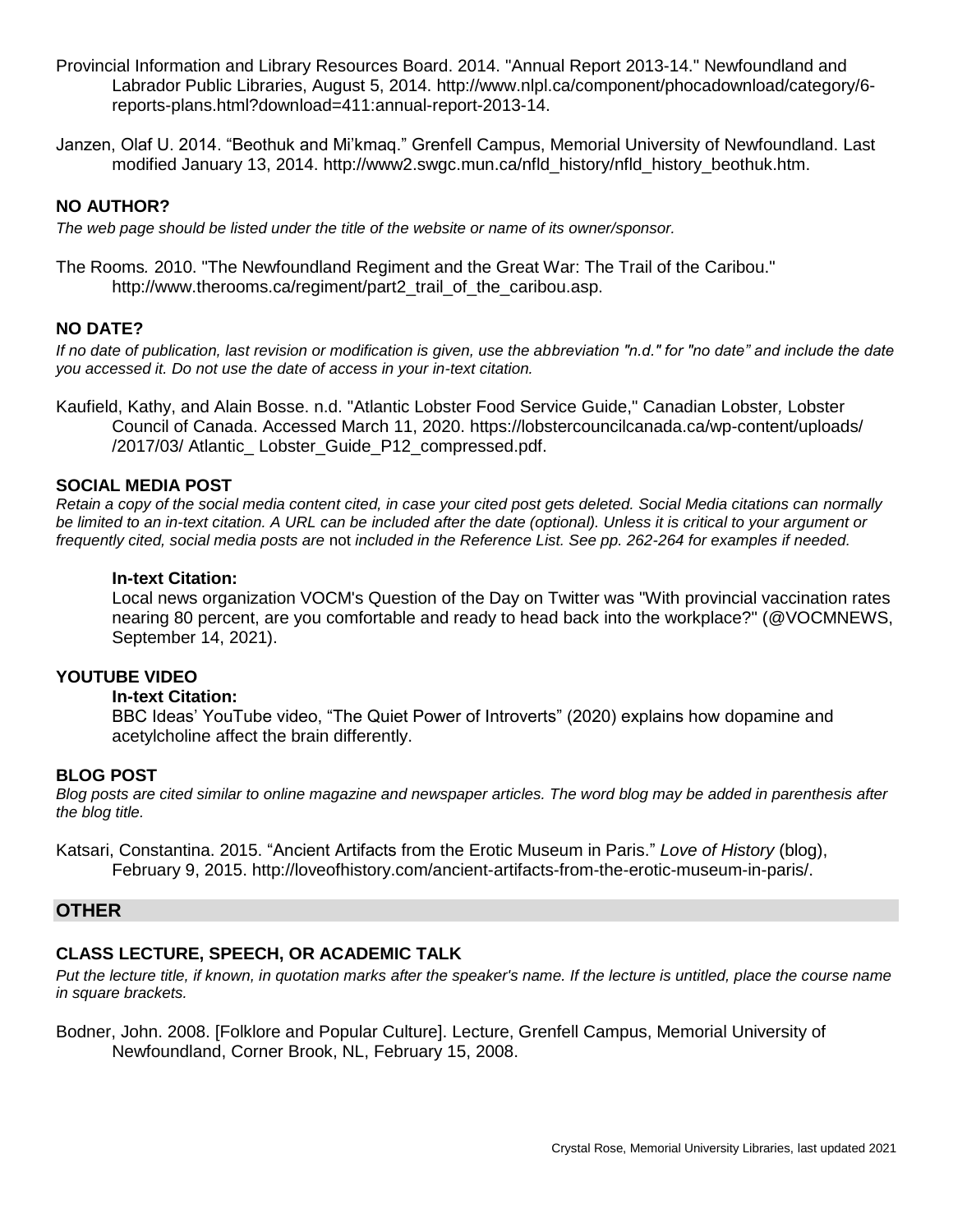# **CLASS NOTES/FILE ON COURSE WEBSITE (BRIGHTSPACE)**

*Turabian doesn't provide specific advice. Memorial University Libraries advises: Put the file's title in quotation marks. Add a description in square brackets, e.g. Lecture Notes, PowerPoint, Video, etc. If there is no date available, include the date you accessed it.*

Bodner, John. 2008. "Folksong" [Lecture Notes for FOLK 1000]. Brightspace, Memorial University of Newfoundland, February 15, 2008. http://online.mun.ca/folk1000%20jbodner/Feb%2015%202008.pdf.

# **DICTIONARY/ENCYCLOPEDIA (PRINT)**

*For commonly used or well-known reference books, do not give full publication information; only provide edition, if other than first. Cite the title of the entry proceeded by s.v., meaning sub verbo, or "under the word" (plural s.vv.). Well-known dictionaries and encyclopedias do not need to be included in your Reference List.*

## **In-text:**

(*Encyclopedia Britannica,* 15th ed., s.v. "Salvation")

## **DICTIONARY/ENCYCLOPEDIA (ONLINE)**

*If accessed through the library, give the DOI or "Digital Object Identifier" (preferred) or the name of the database (e.g. Oxford Reference, Credo Reference, etc.). If accessed on the internet, include the URL and if there is no date provided, include a date of access.*

### **In-text:**

(*Oxford English Dictionary*, 3rd ed., s.v. "Anomie," https://doi.org/ 10.1093/acref/9780199571123. 001.0001)

(*Encyclopedia Britannica Online*, s.v. "Sibelius, Jean," accessed June 1, 2005, http://www.britannica. com/ebc/article?tocld=9378608)

## **GOVERNMENT DOCUMENT, CANADIAN (PRINT)**

*List as much of the following information as you can:*

- **Government (e.g. country, province, city). Government Body. Year of Publication.** *Title,* **by individual Authors if any. Identifying Number or City of Publication: Publisher, Month day, year of publication. Unless it's obvious, include (Canada) at the end of the citation.**
- Newfoundland and Labrador. Human Rights Commission. 2010. *Human Rights Act Fact Sheet.* St. John's, NL: Human Rights Commission, January 5, 2010.

## **GOVERNMENT DOCUMENT, CANADIAN (ONLINE)**

*If no date of publication or revision is given, use the abbreviation "n.d." for "no date" and include the date you accessed it. Do not use the date of access in your in-text citation.*

Canada. Environment Canada. 2011. *Canada's Emission Trends*. Cat. No. En84-83/2011E, July, 2011. http://www.ec.gc.ca/Publications/E197D5E7-1AE3-4A06-B4FC- CB74EAAAA60F/ CanadasEmissionsTrends.pdf.

### **INTERVIEW (UNPUBLISHED)**

*In your in-text citation, use the name of the person interviewed: (Peddle 2011).*

Peddle, David. 2011. Interview by author. Corner Brook, NL, March 22, 2011.

*If you cannot reveal the identity of the person interviewed, only cite it in the text. Do not include in Reference List.*

### **In-text:**

(Interview with an undergraduate student, April 1, 2019)